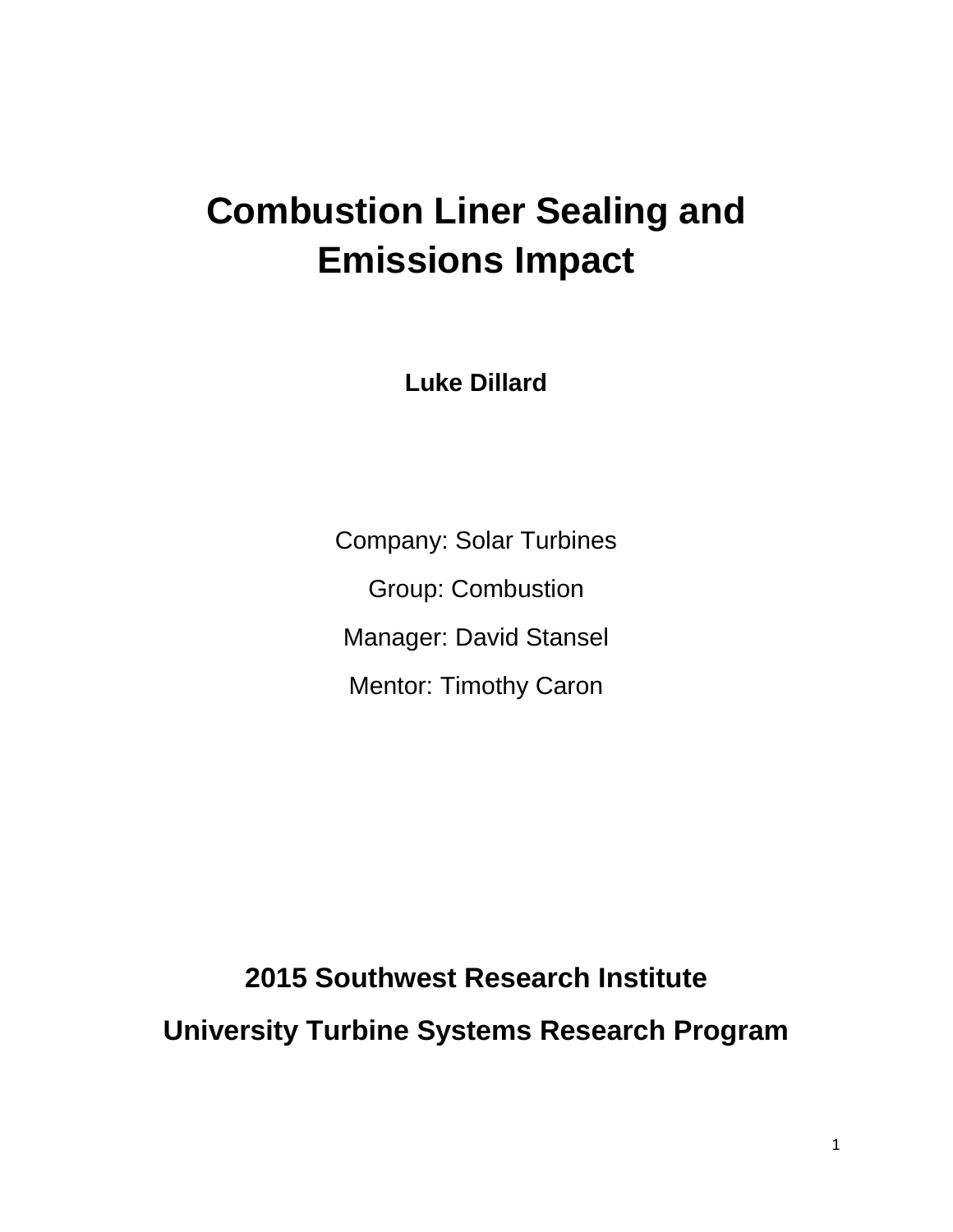## **1. Introduction**

Emissions are a major driving factor in commercial turbine design. As time passes emission standards become stricter, but the need for more powerful and thus more polluting engines is necessary. As emission levels drop the need to maintain tight tolerances and consistent flow parameters is key to ensuring predictable emission levels. While the main way to maintain a low emission level is to have a consistent flame profile that circulates and burns fuel at a low temperature, it is important to keep in mind that every component in the combustion section has the possibility of impacting emissions. Uncontrolled air flow into the combustion chamber can disrupt flow and quench the flame too early causing a rise in nitrogen oxides (NOx), carbon monoxide (CO), and unburnt hydrocarbons. As such sealing of the combustion chamber plays a key role in maintaining low emissions levels.

There are many methods to sealing the combustion chamber to other portions of the air flow traveling from the compressor to the turbine, as well as many different sections that need to be sealed. For this paper the focus will fall on the aft portion of the combustor. The liner used for testing is of an annular design and as such requires a large seal that goes around both the outer and inner section of the liner, and separates them from the turbine cooling flow. Specifically there are two types of seal being looked at for this study. The first is a fish mouth seal that requires the insertion of a sheet metal piece into a fish mouth to create a seal between the combustion section and the turbine cooling flow. The other seal is a brush seal that relies on a ring of bristles to seal the combustor from the turbine cooling flow.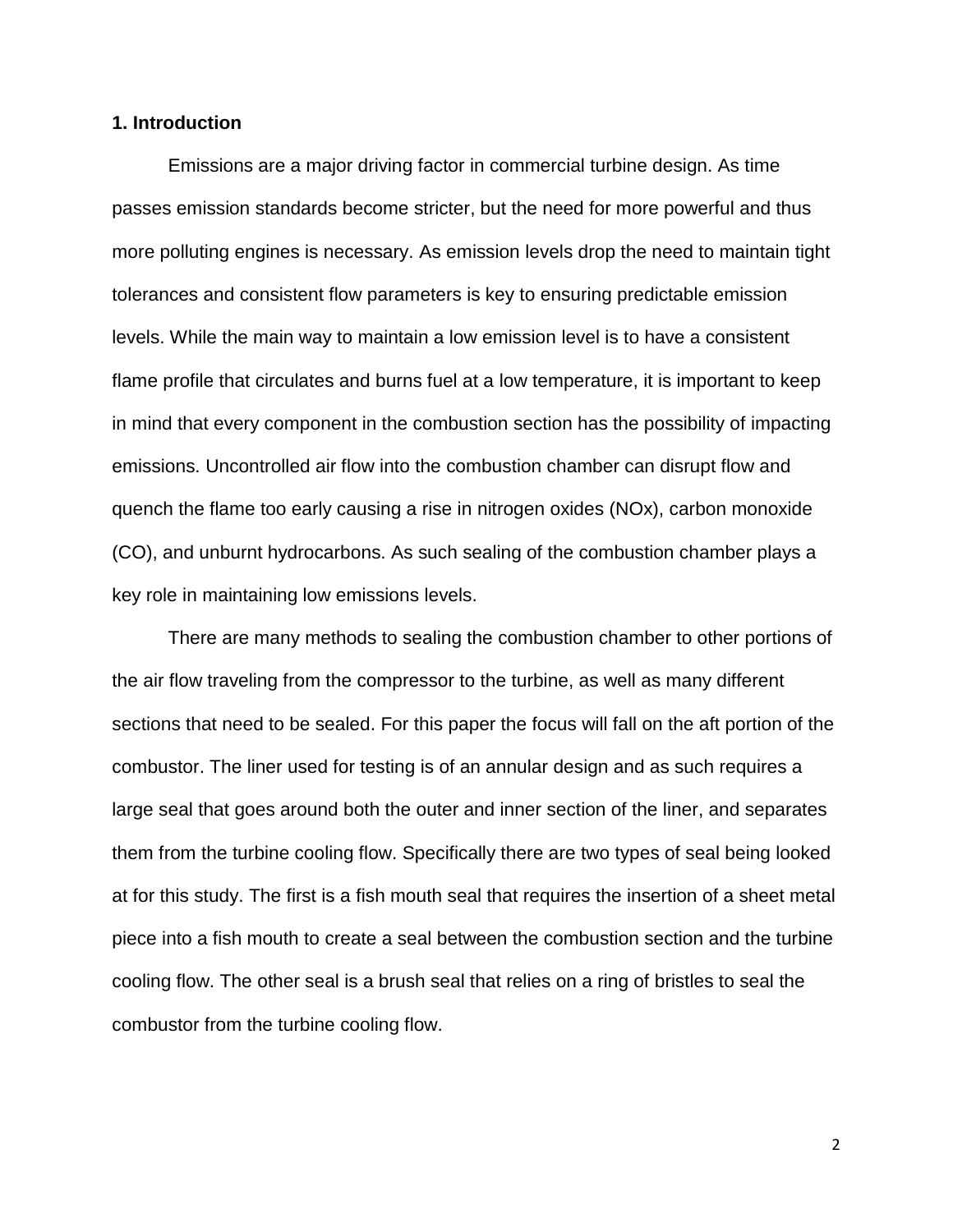The type of system used for this study was a dry low emissions system (DLE). A DLE system utilizes two fuel circuits to reduce emissions. The main circuit passes through a mixing changer where the fuel and air are allowed to mix and thus improve combustion characteristics. The other fuel circuit is a pilot circuit that injects fuel directly into the combustion chamber and burns via a diffusion process. This pilot circuit is mainly used to add stability to the system. The pilot circuit can be adjusted to help increase stability but at the cost of higher emissions. This is due to the diffusion flame created by the pilot does not burn as cleanly as the premixed flame from the main circuit.

Most of the tests outlined in this report are proprietary, so information is limited.

### **2. Fish mouth Fish Mouth Seal**

The first type of seal to be looked at is the fish mouth fish mouth seal. This seal is made out of bent and machined sheet metal pieces that are inserted into one another (see figure 1). Due to this construction method there are variations in the seal circumferentially about the annulus. These irregularities can open or close due to the heat cycling of the engine during operation. If one of these irregularities were to open up the hot flow from the combustion chamber could be quenched due to the leakage. On the other hand there is the possibility that the irregularities seal due to the expansion of the metal at the high temperatures seen during full load and part load operation.



**Figure 1:** Outer fish mouth seal (left), Inner fish mouth seal (right)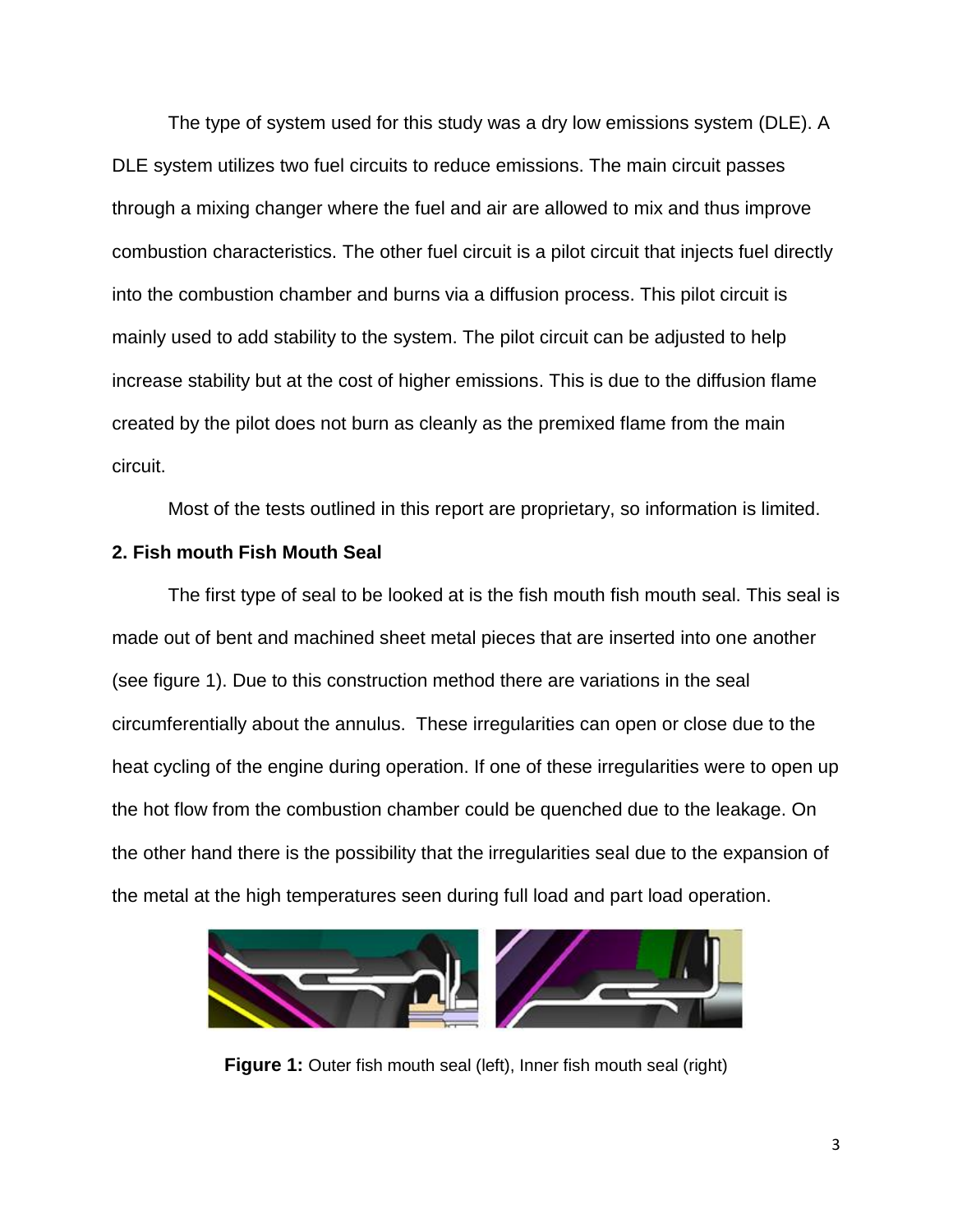The advantages of a design such as this are that theoretically there is a perfect seal between the combustor and the turbine section of the engine. This in theory would mean that there are low levels of leakage. The disadvantage of this seal type is that if an irregularity does open up and cause leakage there is a variation in the NOx level. This means that an engineer is incapable of reliably predicting the emissions levels when using this type of seal unless extreme tolerances are maintained which would drive up costs. If a leak does appear this could also cause the engine to go outside of the required emissions limit.

# **3. Brush Seal**

The second type of seal being studied is a brush seal. In this sealing method a ring of stainless steel bristles is welded between two pieces of metal and then pressed against a bent piece of sheet metal attached to the combustion liner (see figure 2). As the heat from the combustor increases and the engine comes up to temperature the bristles expand and press onto the sheet metal attached to the combustion liner. This creates the seal between the liner and the turbine section of the engine. This method of sealing reduces irregularities by relying on multiple rows of bristles. If a single row doesn't make a seal with the sheet metal there are still many other rows capable of creating the seal.



**Figure 2:** Outer brush seal (left), Inner brush seal (right)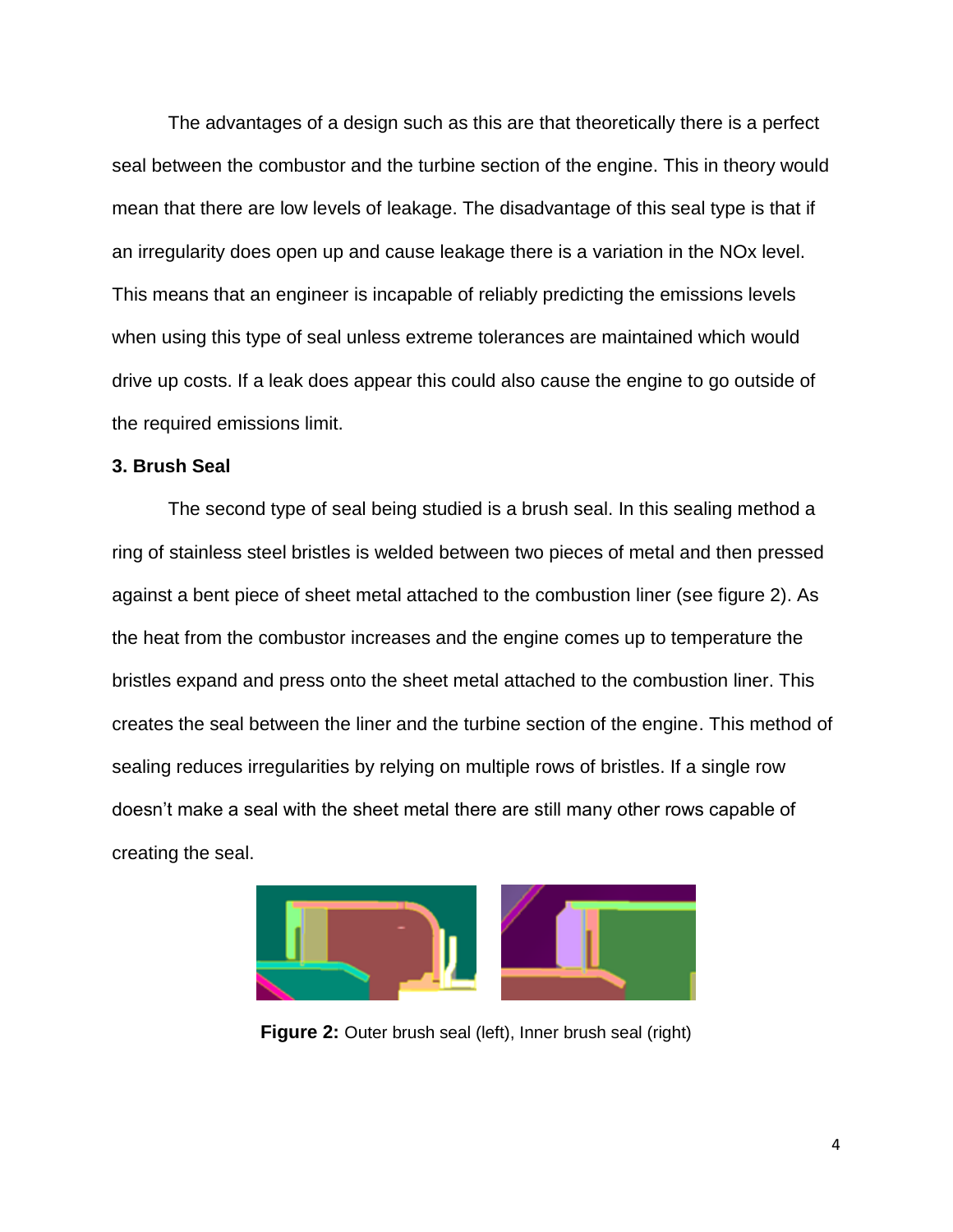The expected advantage of a brush seal is that it has a more consistent leakage level. The multiple rows of bristles are very effective at consistently creating a seal despite the load or temperature of the engine. The disadvantage of this type of seal is that it inherently has a higher level of leakage. The lifespan of a brush seal is also a point of concern as the bristles can deflect and deform during use. If a large enough deformation is created the seal will no longer be effective. While the end goal is to reduce emissions it is important to keep in mind that these emissions levels must be held at all times. If the brush seal is indeed more consistent that means that there is more confidence that an engine will always be within the emission limits.

#### **4. Experimental Setup**

To test the two different types of seals a series of test were preformed to check the emissions and vibration characteristics of the engine. Four different types of test were run. A full load pilot turndown, a part load pilot turndown test to as low as limit conditions would allow. Part load T5 turndown test from base-nominal to as far low as limit conditions would allow, where T5 is the temperature at the power turbine inlet averaged over several thermocouples located around the circumference of the engine. These T5 values are used to monitor engine load and monitor temperature variations which are undesirable. Finally load sweeps were preformed form idle to full load taking data point at every 10% increment of load. A turndown test is where the variable of interest is started high and then lowered gradual under the same load conditions to examine the effects of changing one of the engines control parameters. For example a pilot turndown test would consist of starting the pilot circuit above its nominal value and gradually lowering to below its nominal value till one of the limit conditions are met or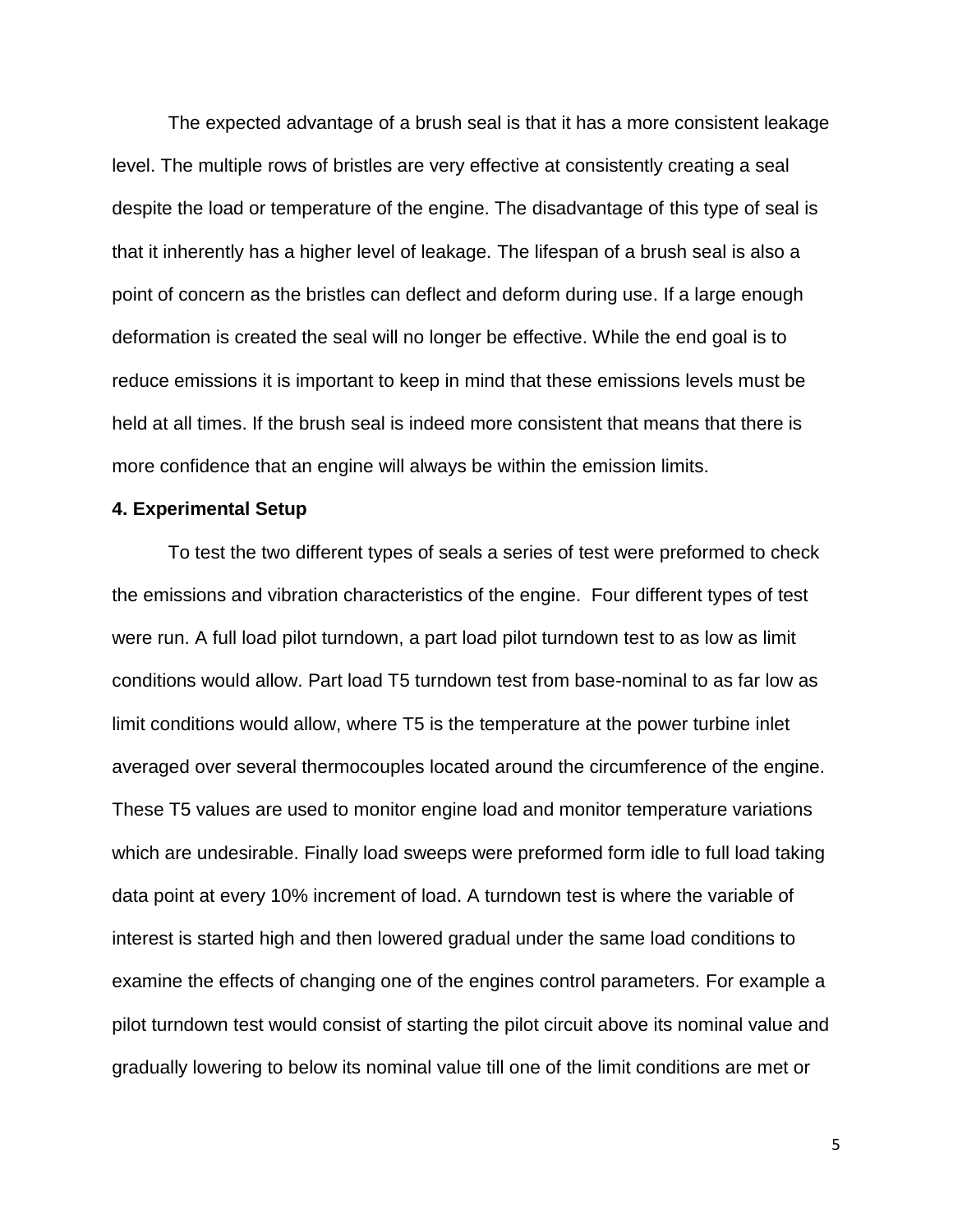pilot can be reduced no more. Limit conditions placed on the experiments to protect the engine were a max rumble amplitude (10-100 hz), oscillation amplitude (100-1000 hz), and a T5 spread limit.

Each of the tests was preformed multiple times both forwards and backwards. The goal of doing this was to create conditions where load swings and pilot swings may create leaks from inconsistencies opening during heat cycling. All tests were performed on similar engine models as well as under similar atmospheric conditions. All of the important engine parameters were monitored live to ensure that if a problem were to arise the proper actions could be taken to protect the engine. Borescope checks were done periodically though out the testing period to check on the condition of the brush seals. So long as the seals appeared to be in good condition was testing permitted to continue.

#### **4. Experimental Results**

First and foremost there is a notable difference in the seal NOx levels at full load (figure 3) as expected. There is only about a 1.5 ppm difference in NOx levels but it should also be noted that there is a large variation in the brush seal NOx levels depending on the day of testing. By looking at the T5 spread vs time graph (figure 4) we can see a downwards trend in T5 spread. This is indicative of brush seal break in. Testing of other brush seals in previous builds shows a similar 1 ppm difference in NOx levels as well as a similar break in period; as such the reported values are reliable. As expected there is a larger amount of leakage from the brush seal as evident from the increase NOx level.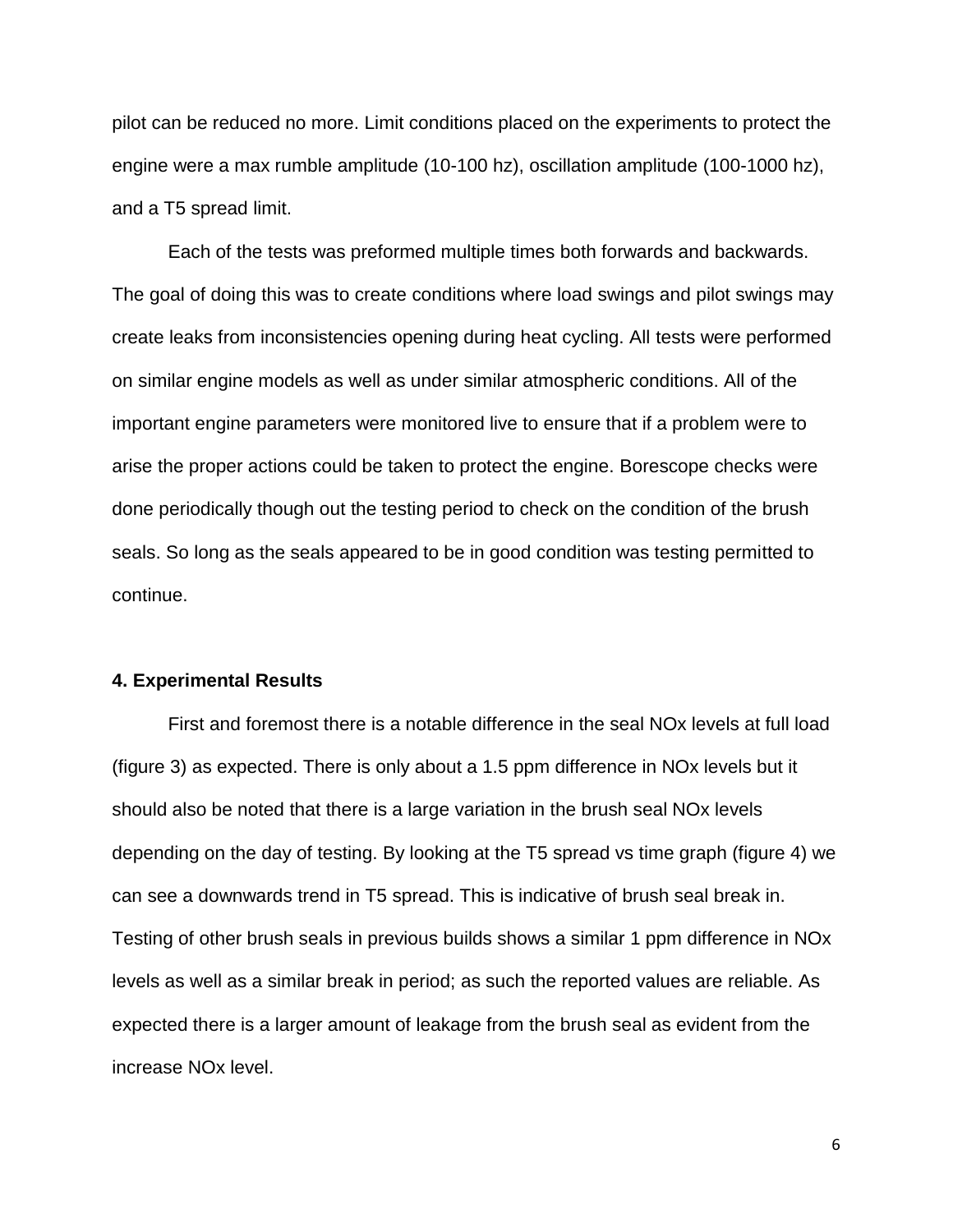

NOx

**Figure 3:** Full Load NOx vs Pilot (NOx values redacted)



**Figure 4:** T5 Spread vs Time (each cluster is a day of testing)

One of the unexpected results that came from this testing was the decrease in rumble seen with the brush seal. With the fish mouth seal there is a large peak at low pilot that exceeds the limit conditions, as well as a large spread in values. The brush seal also as a peak at the same pilot level but the peak amplitude is much lower. This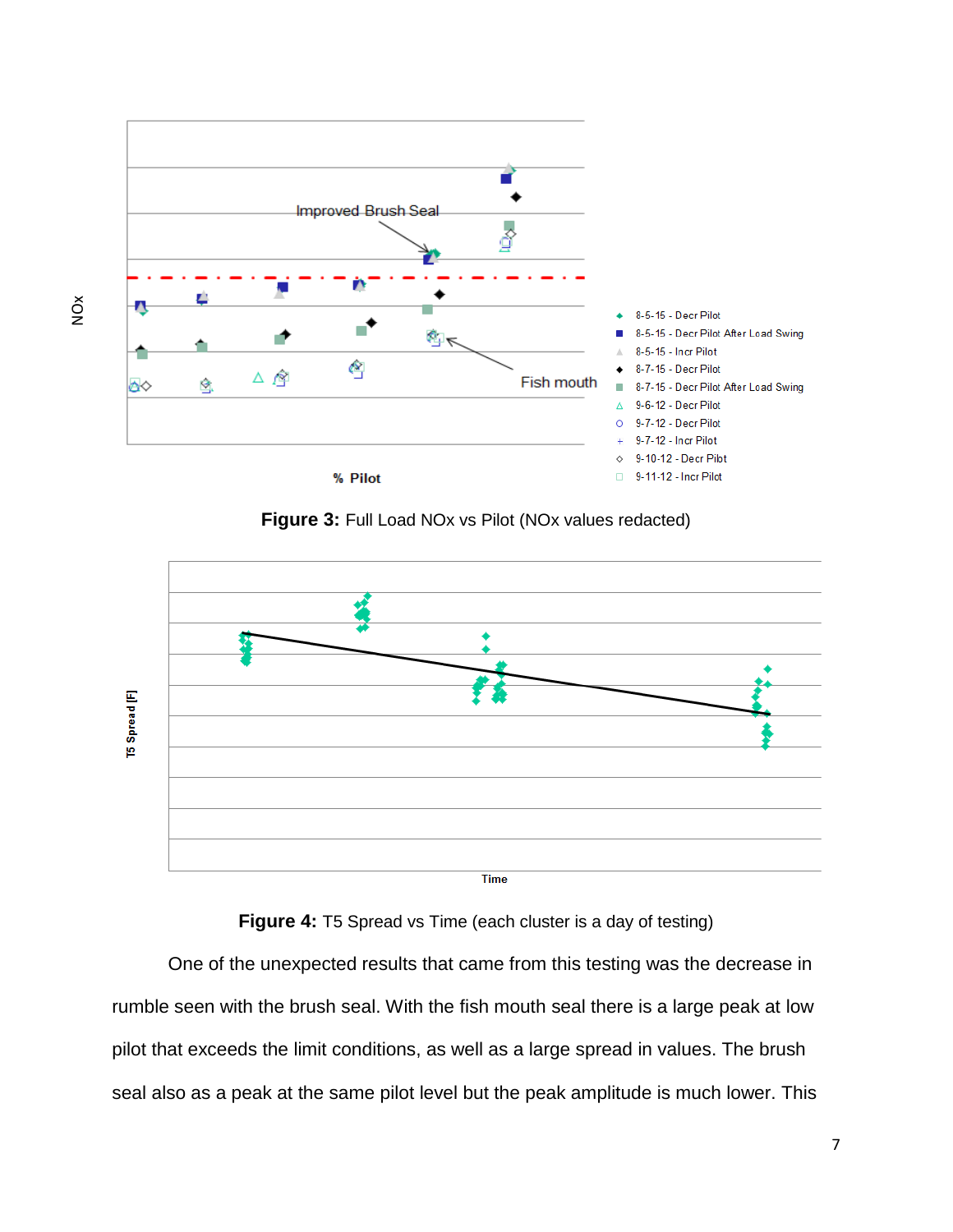decrease in rumble could allow for a lower pilot setting as the engine is not as sensitive to decreases in pilot during operation with the brush seal.





**Figure 5:** Full Load Rumble vs Pilot

After these major differences there is little else to be said about the advantages or disadvantages of either seal type. The levels of carbon monoxide (CO) are roughly the same for both seals at full load (figure 6). The same can be said for T5 spread at Full load (figure 7). Full load oscillation also shows very little variation between the fish mouth seal and the brush seal (figure 8). As such there is very little difference between these two sealing methods expect for NOx levels and rumble levels.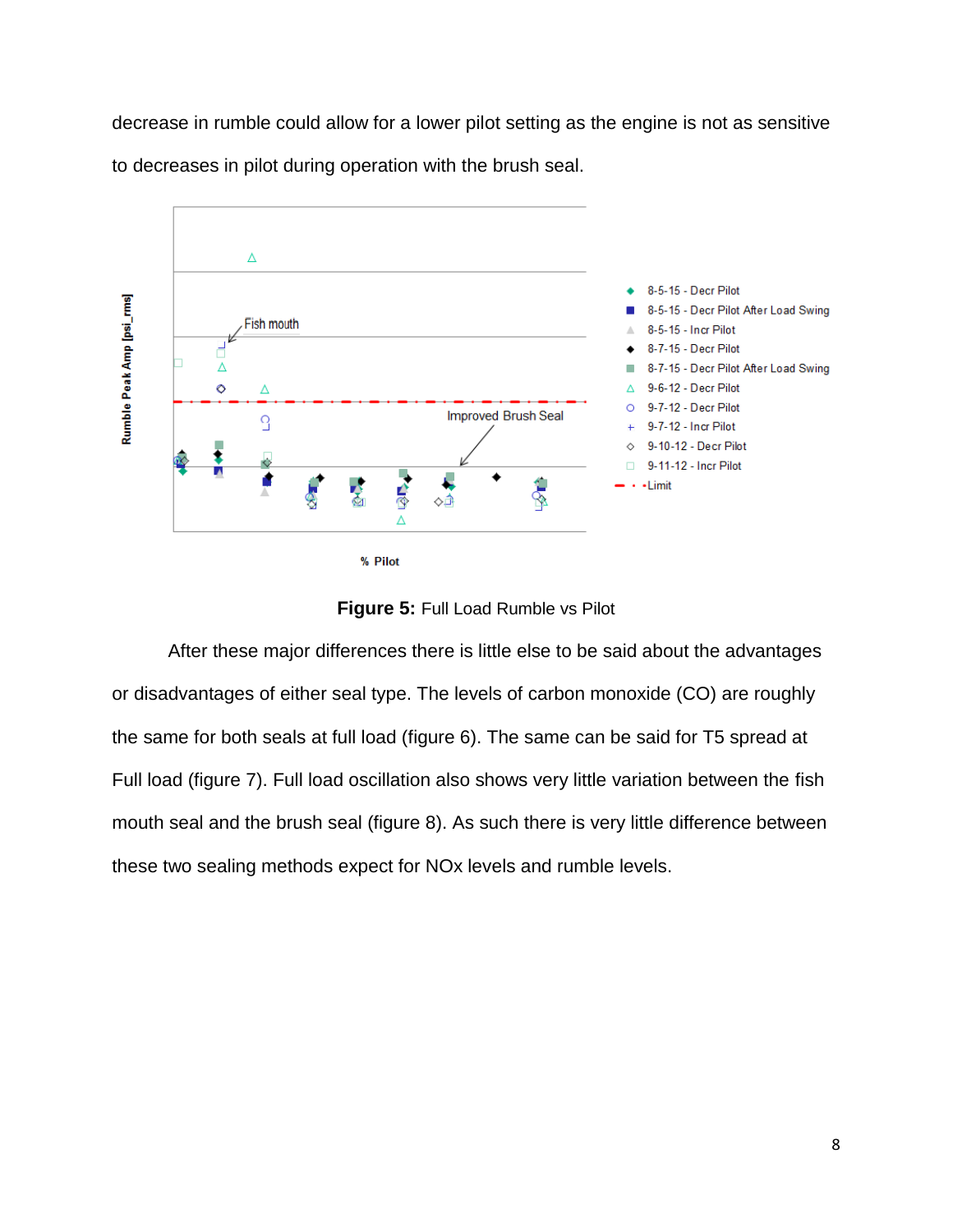









**Figure 8:** Full load Oscillation vs Pilot (solid symbols represent the brush seal)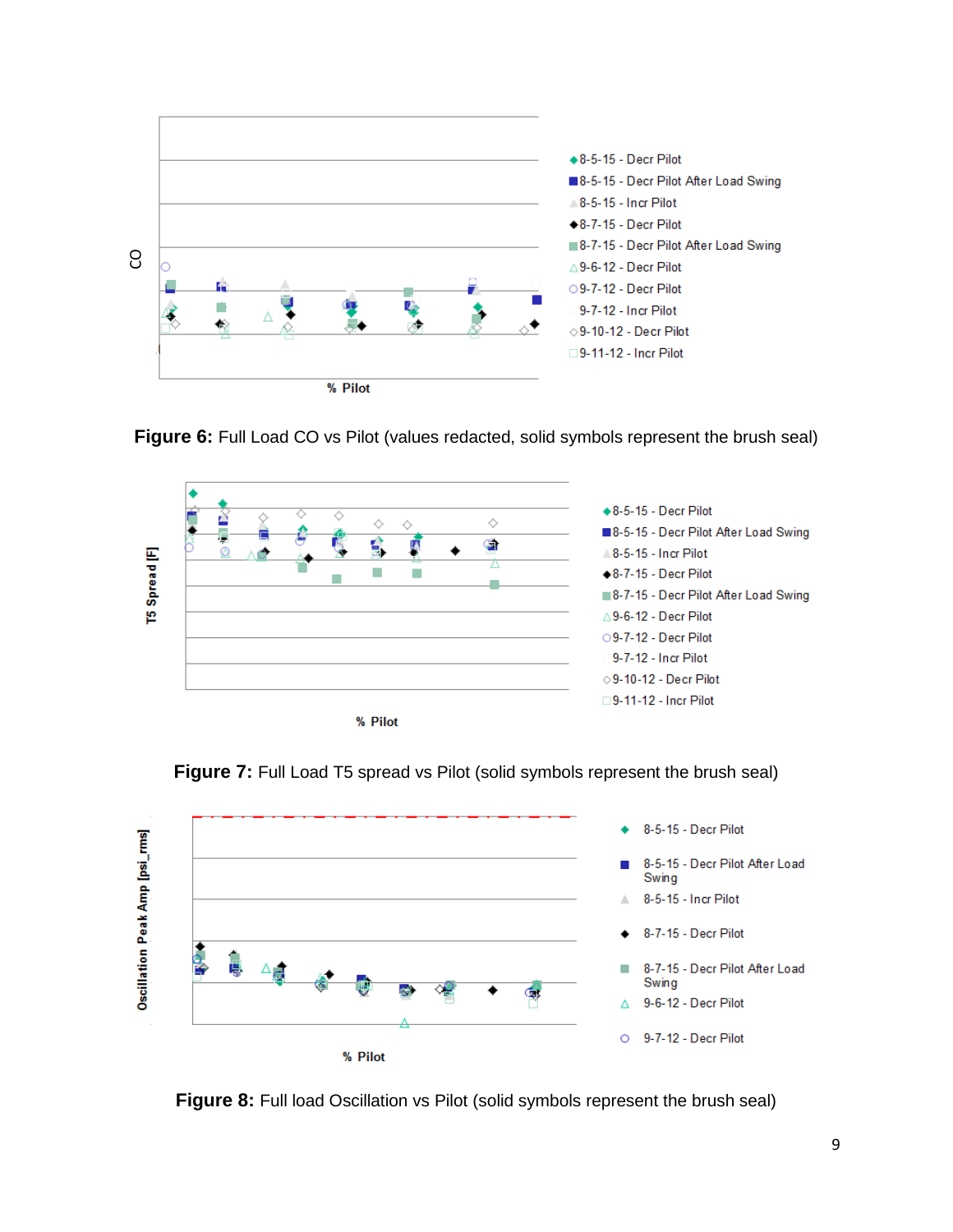After all the testing was performed a series of borescopes was taken in order to inspect the brush seals at a multitude of locations. Figure 9 shows a characteristic picture from the final borescope check. This is after several fast stops and load swings put on the engine with the goal of attempting to evaluate the durability of the brush seals.



**Figure 9:** Borescope of brush seal

# **5. Conclusion**

After an extensive week of testing there were a total of 34 hours of run time with 16 hours at full load. 160 data points were taken and 15 different tests were run. As expected the brush seals demonstrated a lower level of sealing when compared to the fish mouth seal. This is evident from the increase NOx levels seen when using the brush seals. The increased leakage leads to a quenched region at the rear of the combustor causing the fore mentioned increase in NOx levels. Unexpectedly there was an improvement in rumble when using the brush seal, a decrease of roughly 75 % in some cases. This shows that there is a possibility for a more optimized design with the brush seals installed. If the brush seal was run at slightly lower pilot from the standard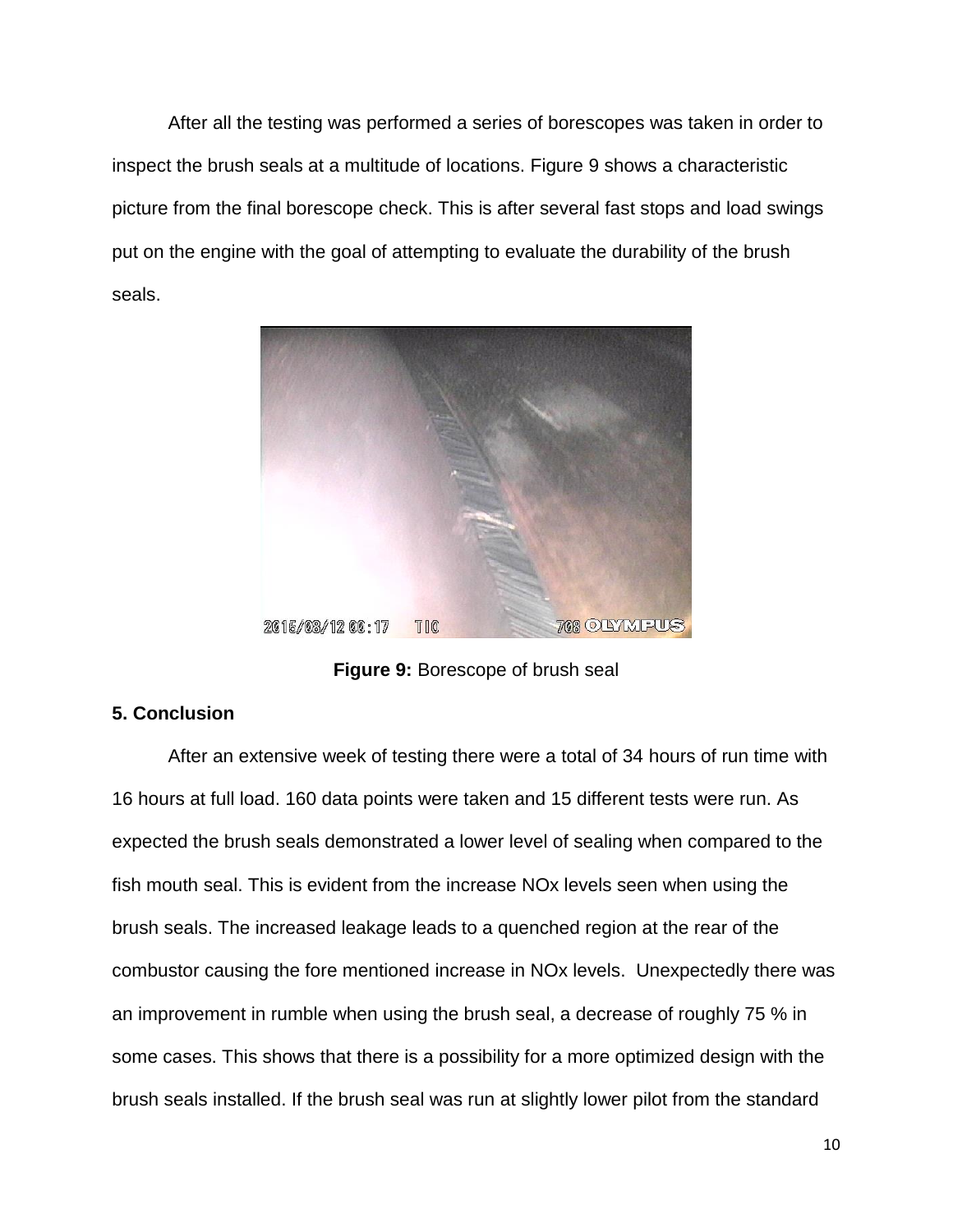setting the NOx levels of the brush seal and fish mouth seal would be identical. This could be a possibility as the brush seal didn't show the large spike in rumble seen in the fish mouth seal testing.

Besides these major differences there is little else to differentiate the two seals from one another. The only other major concern that needed to be addressed during the testing was to ensure the durability of the brush seal. Looking at the borescope pictures between each day of testing it was clear the brush seal took very little damage between tests. Most of the damage was inflicted during installation, and as such is a concern when using this type of seal. Removing the seal post testing showed more damage than seen in the borescope pictures, but where there was damage the bristles still were capable of creating a seal. As mentioned before one of the advantages of the brush seal is its consistency. Despite some damage being inflicted to the seal it was still able to perform at the same level.

Both seals show promise for use. The NOx variation is a known problem with the fish mouth design, but the brush seal eliminates this problem by offer a consistently higher level of leakage and as such increased emissions. Another consideration that should be noted is that the brush seal offers fewer vibrations traveling though the engine. As such the engine takes fewer cycles of stress and could improve engine longevity as vibrations can be the cause of crack prorogation. In the end it is not clear as to which seal is better. For better emission levels the fish mouth seal if preferable, but if one desires a more consistent seal brush seal appears to be the preferable choice after break in.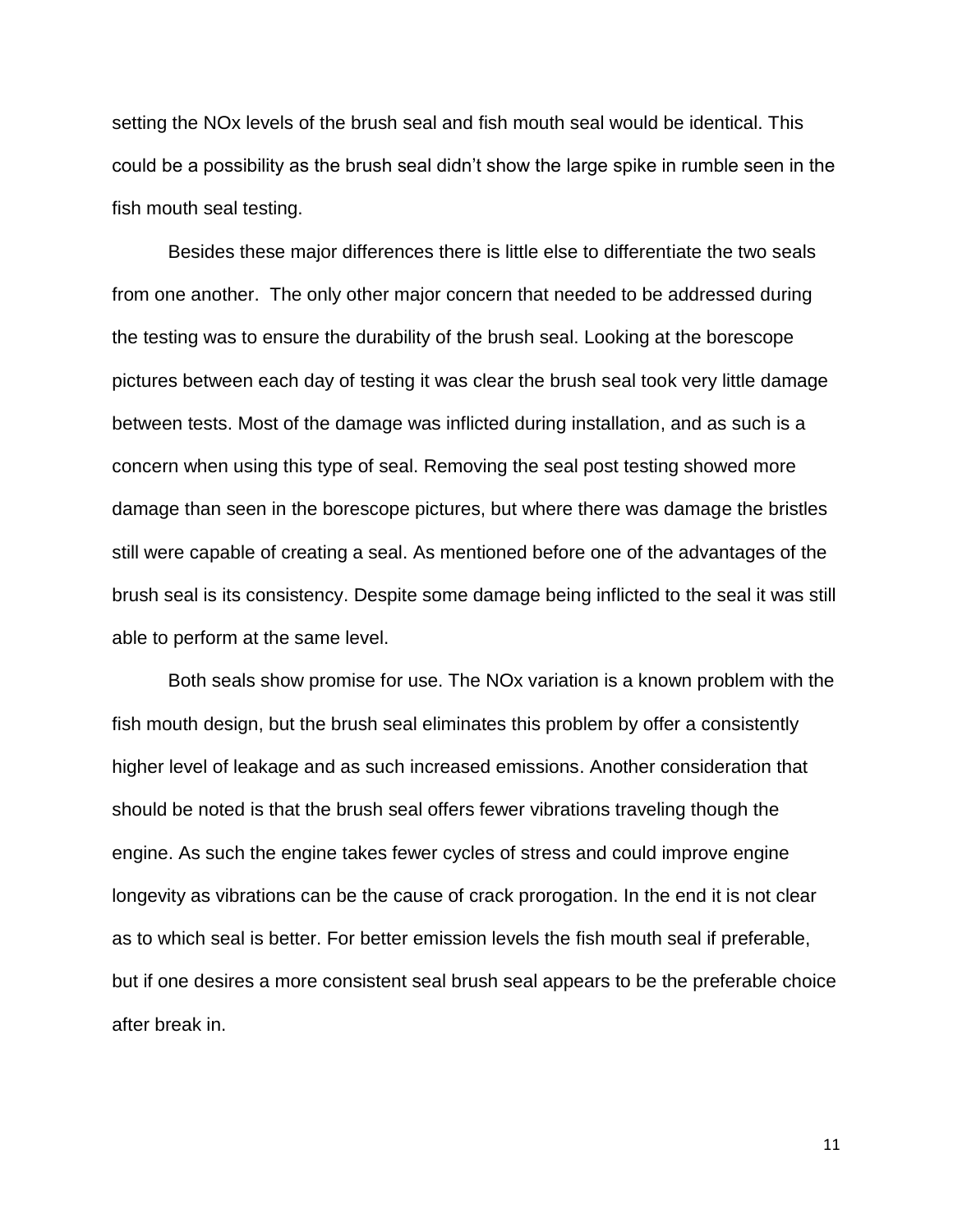If this testing were to be repeated it would be recommended to use a seal that already gone through a period of break in. This would expedite testing and give more data points that are useful for comparison. It would also be recommended to perform more load swings from idle to full load and from part load to full load with the goal of inducing NOx variation. Several of these were performed during the test but more would be desirable in order to get more data for comparison.